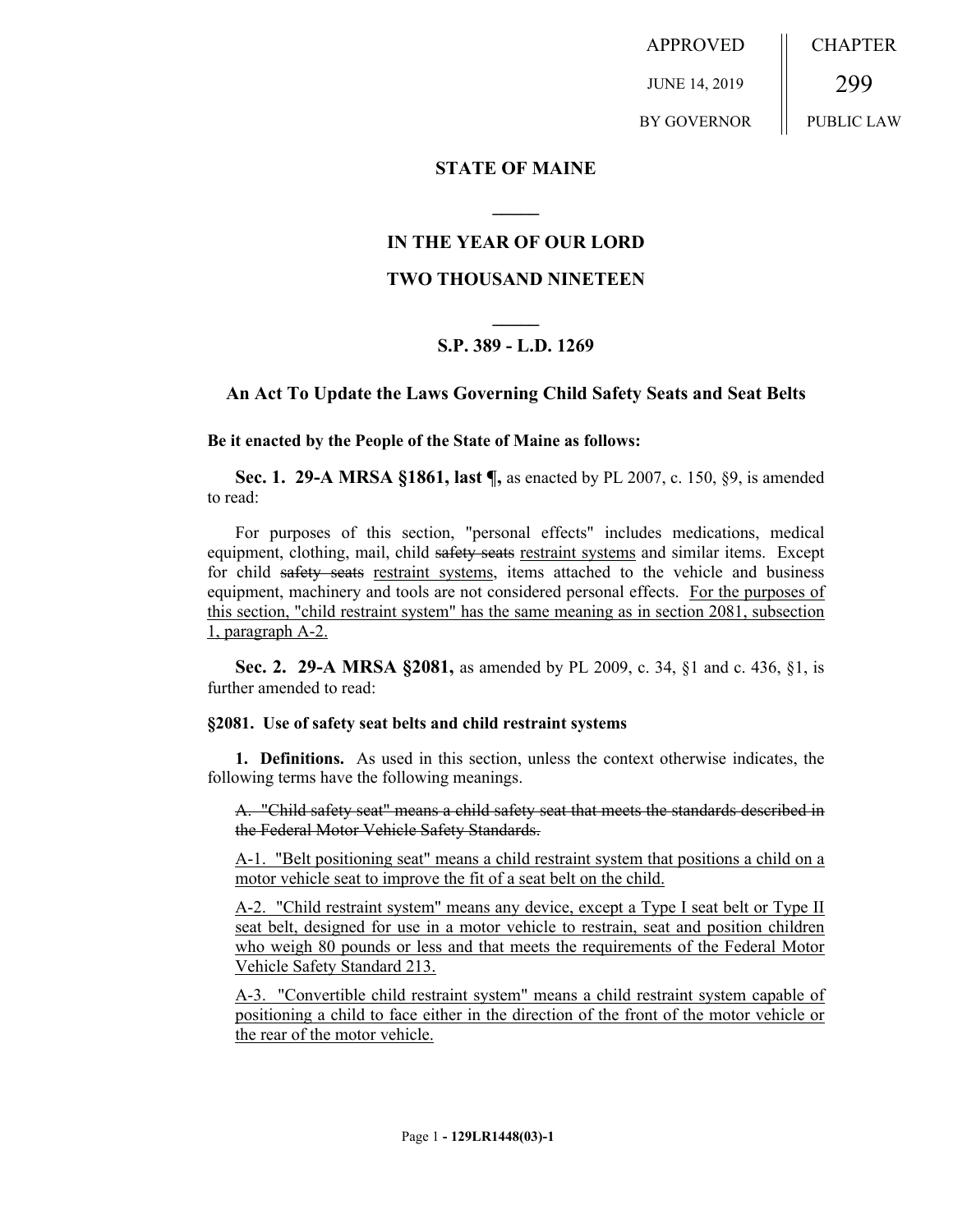B. "Federal Motor Vehicle Safety Standards" means the standards described in 49 Code of Federal Regulations, Part 571, in effect on January 1, 1981, as subsequently amended.

C. "Federally approved child restraint system" means a child safety restraint that is intended to be used as crash protection in vehicles and that meets the requirements of the Federal Motor Vehicle Safety Standard 213.

D. "Rear-facing child restraint system" means a child restraint system that positions a child to face the rear of the motor vehicle.

E. "Type I seat belt" means a lap belt designed for pelvic restraint of a person seated in a motor vehicle.

F. "Type II seat belt" means a combination of belts designed for pelvic and upper torso restraint of a person seated in a motor vehicle.

**2. Children under 40 pounds.** When a child who weighs less than 40 pounds is being transported in a motor vehicle that is required by the United States Department of Transportation to be equipped with safety seat belts, the operator must have the child properly secured in accordance with the manufacturer's instructions in a child safety seat. Violation of this subsection is a traffic infraction for which a fine of \$50 for the first offense, \$125 for the 2nd offense and \$250 for the 3rd and subsequent offenses must be imposed. A fine imposed under this subsection may not be suspended by the court.

**2-A. Children under 2 years of age.** When a child who is less than 2 years of age is being transported in a motor vehicle that is required by the United States Department of Transportation to be equipped with seat belts, the operator shall ensure that the child is properly secured in a rear-facing child restraint system or convertible child restraint system properly secured in the rear-facing position in accordance with the child restraint system manufacturer's instructions and the vehicle manufacturer's instructions, except if the child is in a convertible child restraint system and the child exceeds the manufacturer recommended weight limit for the rear-facing position the child may be properly secured in a forward-facing position in accordance with the child restraint system manufacturer's instructions and the vehicle manufacturer's instructions. Violation of this subsection is a traffic infraction for which a fine of \$50 for the first offense, \$125 for the 2nd offense and \$250 for the 3rd and subsequent offenses must be imposed. A fine imposed under this subsection may not be suspended by the court.

**2-B. Children 2 years of age or older and weighing less than 55 pounds.** When a child who is 2 years of age or older and who weighs less than 55 pounds is being transported in a motor vehicle that is required by the United States Department of Transportation to be equipped with seat belts, the operator shall ensure that the child is properly secured in a child restraint system in accordance with the child restraint system manufacturer's instructions and the vehicle manufacturer's instructions. Violation of this subsection is a traffic infraction for which a fine of \$50 for the first offense, \$125 for the 2nd offense and \$250 for the 3rd and subsequent offenses must be imposed. A fine imposed under this subsection may not be suspended by the court.

**3. Passengers less than 18 years of age.** Except as provided in subsection 2 subsections 2-A and 2-B, the following provisions apply to passengers less than 18 years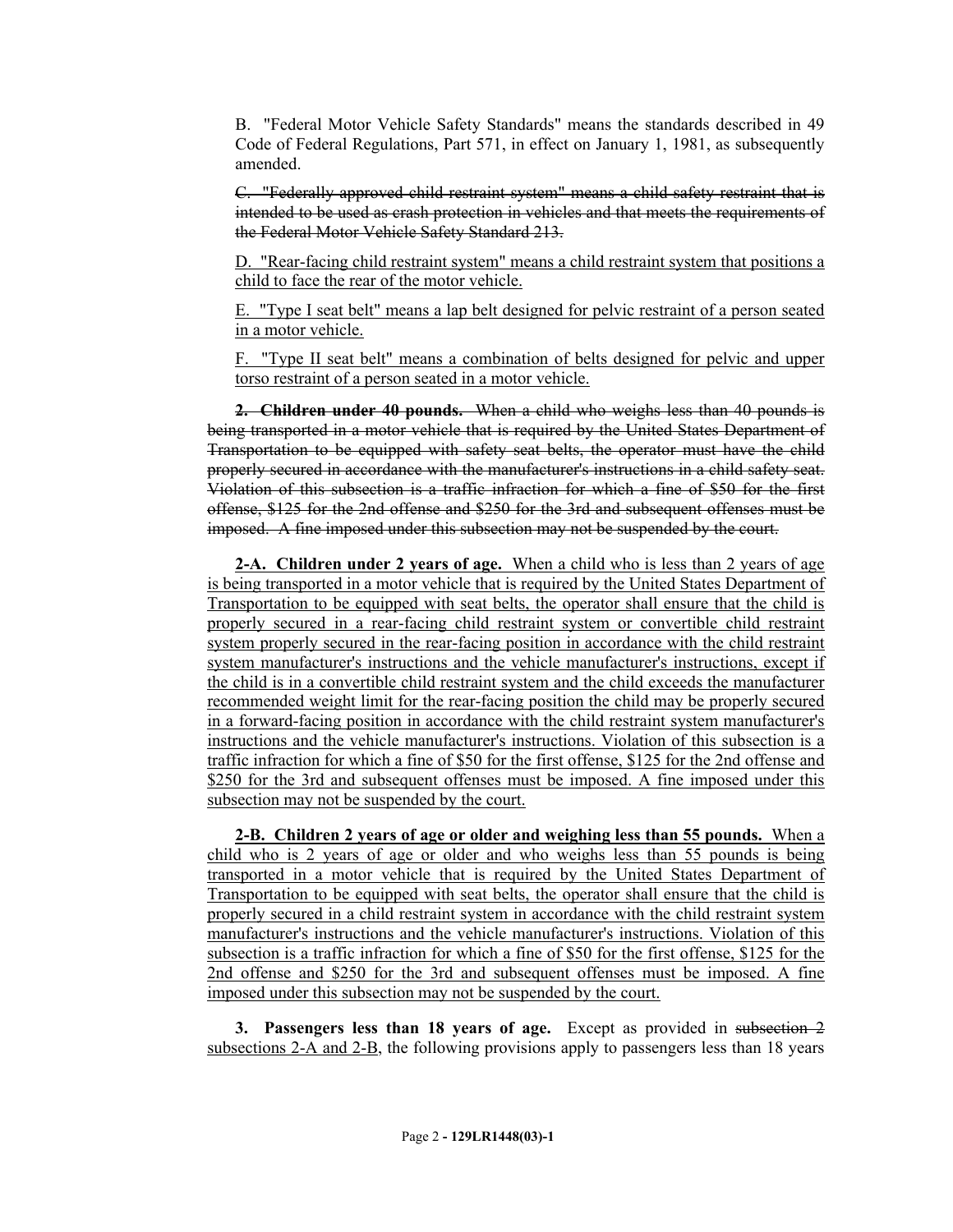of age riding in a vehicle that is required by the United States Department of Transportation to be equipped with seat belts. Violation of this subsection is a traffic infraction for which a fine of \$50 for the first offense, \$125 for the 2nd offense and \$250 for the 3rd and subsequent offenses must be imposed. A fine imposed under this subsection may not be suspended by the court.

A. The operator shall ensure that a child who weighs at least 40 pounds but less than 80 pounds, who is less than 57 inches in height and who is less than 8 years of age is properly secured in a federally approved child restraint system. Nonprofit, municipal or contracted transportation service providers are exempt from this paragraph until February 1, 2005, except that the operator shall ensure that the child is properly secured in a seat belt belt positioning seat in accordance with the child restraint system manufacturer's instructions and the vehicle manufacturer's instructions.

B. The operator shall ensure that a child who is less than 18 years of age and at least 8 years of age or who is less than 18 years of age and more than 4 feet, 9 inches in height and who is not required to be secured under paragraph A or subsection 2-A or 2-B is properly secured in a seat belt.

C. The operator shall ensure that a child who is less than 12 years of age and who weighs less than 100 pounds is properly secured in the rear seat of a vehicle, if possible.

**3-A. Other passengers 18 years of age and older; operators.** When a person 18 years of age or older is a passenger in a vehicle that is required by the United States Department of Transportation to be equipped with seat belts, the passenger must be properly secured in a seat belt. Each such passenger is responsible for wearing a seat belt as required by this subsection, and a passenger that fails to wear a seat belt as required by this subsection is subject to the enforcement provisions of subsection 4. The operator of a vehicle that is required by the United States Department of Transportation to be equipped with seat belts must be properly secured in the operator's seat belt. Violation of this subsection is a traffic infraction for which a fine of \$50 for the first offense, \$125 for the 2nd offense and \$250 for the 3rd and subsequent offenses must be imposed. A fine imposed under this subsection may not be suspended by the court. A vehicle, the contents of a vehicle, the driver of or a passenger in a vehicle may not be inspected or searched solely because of a violation of this subsection.

**4. Enforcement.** The following provisions apply to subsections 2, 3 and subsection 3-A.

A. Unless the vehicle is operated by a person under 21 years of age, the The requirements of subsection 3-A do not apply to a passenger over one year 18 years of age when the number of passengers exceeds the vehicle seating capacity and all of the seat belts are in use.

A-1. The requirements of subsection 3-A do not apply to a driver or passenger who has a medical condition that, in the opinion of a physician, warrants an exemption from the requirements of subsection 3-A and that medical condition and opinion are documented by a certificate from that physician. That certificate is valid for the period designated by the physician, which may not exceed one year. The Secretary